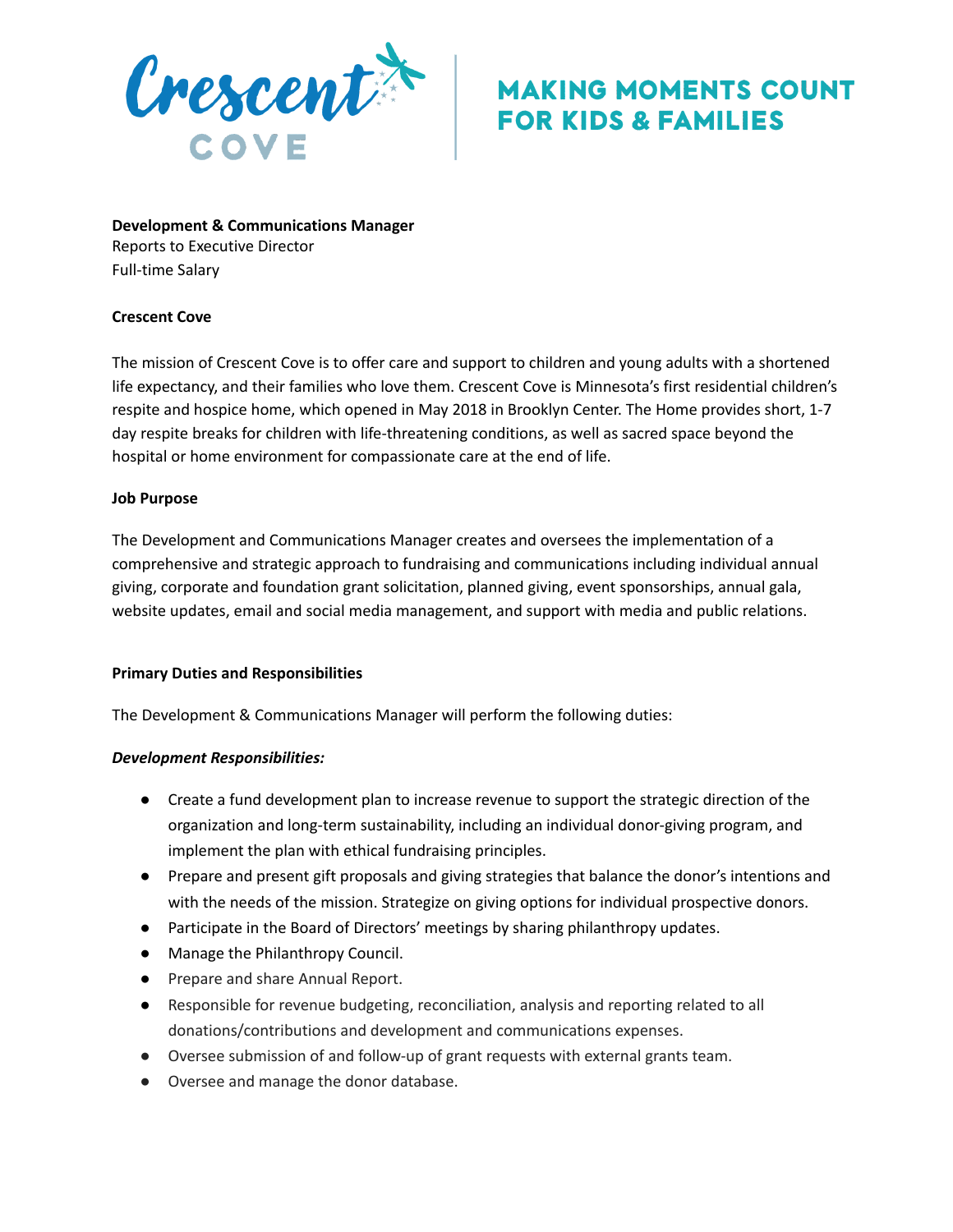- Monitor trends in the community or region and adapt fundraising strategies as necessary.
- Create and oversee stewardship strategies for donors at all levels of donors.
- Oversee Planned Giving initiatives in coordination with the Philanthropy Council.
- Plan the Annual Planned Giving gathering.
- Plan and manage the Annual Gala and other fundraising events including creating event plans, managing budgets, organizing logistics, securing sponsorships, managing event software, and attending to event details and totals efficiently.
- Lead the Gala Committee.
- Plan annual Donor Appreciation Dinner.
- Lead and supervise Engagement Coordinator to provide support on all fundraising activities, including database management, gift processing, and other duties as assigned.
- Oversight with third party giving platforms, i.e, Network for Good, GiveMN, Benevity, iWave.
- Perform other responsibilities as assigned by the Executive Director.

### *Communications Responsibilities:*

- Manage the Crescent Cove website through creating and updating content on a regular basis.
- Serve as the lead in creation and editing ongoing email communications and monthly newsletters to the Crescent Cove community, including donors, families, and volunteers.
- Serve as the lead staff person in creating compelling storytelling content of Crescent Cove's mission and its impact on the families served that lives in both written and video formats.
- Responsible for design projects that include copywriting, photo selection, and design collaboration.
- Craft annual stewardship letter content and tax documentation for donors.
- Create new and keep collateral and marketing materials current in coordination with designers and printers.
- Assist in public relations activities, such as story idea generation, and working with media and public relations contractors.
- Manage social media outreach and engagement.
- Potential to staff events that support Crescent Cove or talking engagements if needed, estimated at 1 per quarter.

## *Qualifications:*

- Five or more years of experience in charitable gifts, development and event management with demonstrated record of success and experience.
- Bachelor's Degree, Master's Degree preferred.
- Certified Fundraising Executive (CFRE) designation is an asset.
- Skilled and fluent in social media platforms.

## *Knowledge, Skills and Abilities:*

- A commitment to philanthropy and to donors
- Highly developed professional fundraising skills, attention to detail, and follow-through